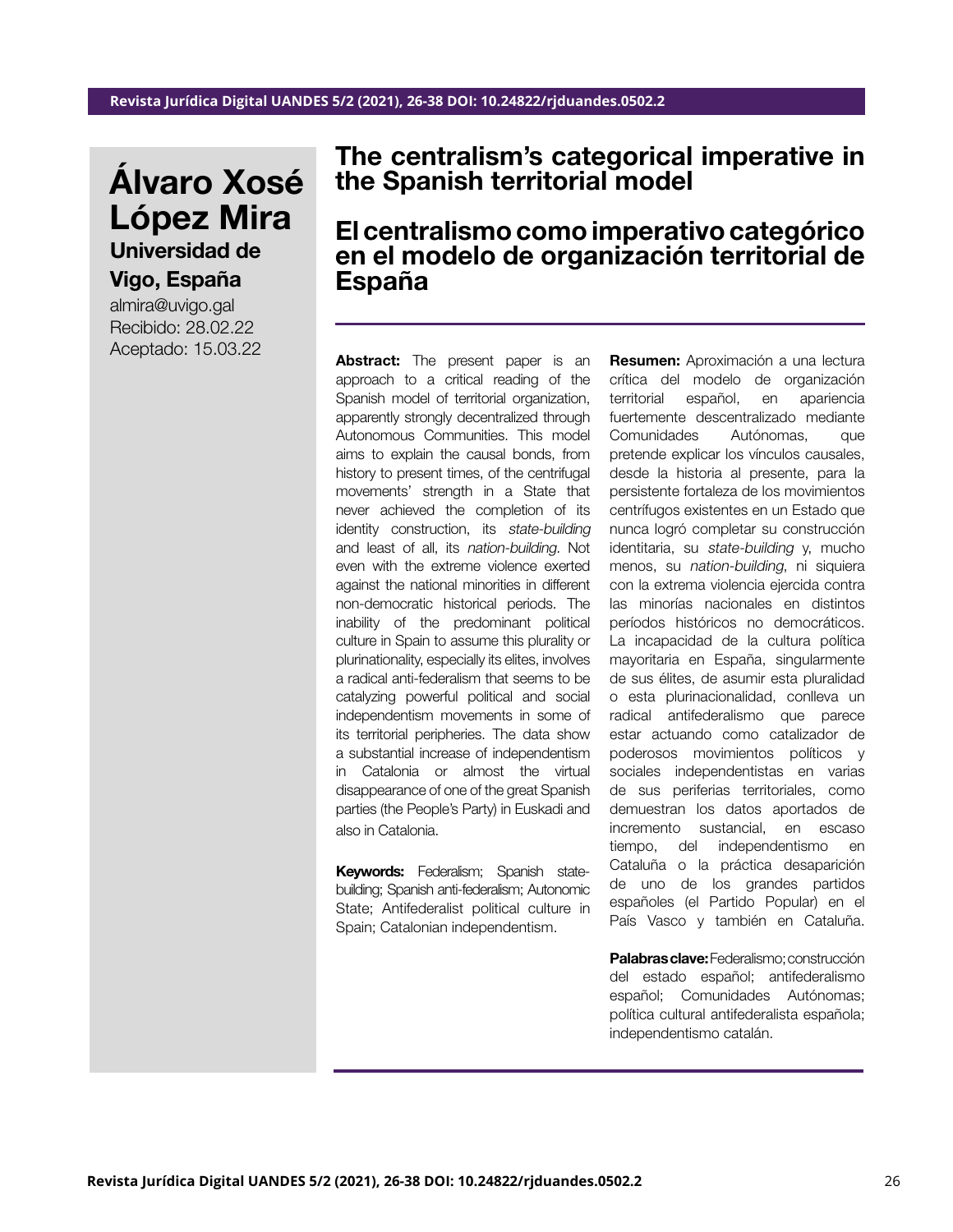It is impossible to understand the contradictions of the current Spanish territorial model without appealing, albeit synthetically, to historical precedents established over time, even though some may be considered past. In the second half of the 15th century, the Prince that was probably an inspiration role for Machiavelli, Fernando King of Aragón, defeated the Galician feudal nobility that had previously supported, together with the King of Portugal, Alfonso V, Joanna, the legitimate pretender to the throne of Castile. Joanna lost her rights by the force of arms against her aunt, Isabel, the consort of the King of Aragon. Both would later be known as the Catholic Monarchs. The Senior Chronicler of the Kingdom of Aragón, Jerónimo Zurita (1566), in his great work Anales de Aragón, wrote the following in this respect: "At that time they began to tame that land of Galicia, because not only the lords and knights of it but all the people of that nation were against each other very rugged and warriors, and seeing what that passed through the count $1 -$ who was a great lord in that kingdom— were levelled and reduced to the laws of justice with rigor of punishment" (Anales de Aragón, Libro XX, Capítulo XVIX, p. 275). This text would be reinterpreted by the Galician politician and intellectual Castelao as taming and castration of the Kingdom of Galicia in his parliamentary speech on the draft Constitution of 1931 (Discursos parlamentarios (1931-1933). 1978, p. 15). It had been the first kingdom independent from Muslim power in the Iberian Peninsula and led to the foundation of other kingdoms such as León and Portugal, starting a depersonalisation process and submission to the guidelines of the new Castilian monarchs that would last four centuries (also known as the *Dark Centuries*<sup>2</sup>).

Before 1640, the almighty royal favourite of Phillip IV, the Count-Duke of Olivares, issued the following

famous Memorial for the monarch, the penultimate of the Habsburg dynasty, a real global monarch in his contemporaneity:

Your Worship should know that the most important goal for your Monarchy is to become King of Spain, I mean, your Worship should not be pleased being King of Portugal, of Aragón, of Valencia, Count of Barcelona, but you should work to reduce those Kingdoms that constitute Spain into the style and laws of Castile, without differences. If your Worship achieves this, you would be the most powerful Prince on Earth.

Portuguese and Catalans declared war against him for similar reasons. The latter lost (as well as part of their territory to France) and the former achieved their independence after a long conflict. The Hispanic imperial decadence would be unstoppable and accelerated from this point onwards. One part (Spain) took the name of the entirety (Hispania), what historically had been the Iberian Peninsula<sup>3</sup>.

Years after the succession war due to the Spanish crown vacancy (1700-1713), a new dynasty was established: the Bourbons. They subjected the different kingdoms of the monarchy to the Kingdom of Castile, especially those that supported the other pretender to the throne. The ancestral fueros<sup>4</sup> and rights to Valencia, Aragón, Balearic Islands and Catalonia (in general, the old territories of the Kingdom of Aragón) were eliminated, as were their institutions. The use of the Catalan language was prohibited in official documents. Even the University of Barcelona was closed (they were harsher on Catalonia because they struggled until the end of the battle). The Bourbon dynasty intensified the centralising and standardising model that the Austrias had started. I

<sup>&</sup>lt;sup>1</sup> It refers to the almighty Count of Lemos, Rodrigo Osorio, who caused the kings to move to Galicia when they were in the middle of the war for the taking of Granada, punishing him with a five-year sentence of exile from Galicia. Source: Real Academia de Historia (http://dbe. rah.es/biografias/43628/rodrigo-osorio).

<sup>2</sup> Centuries (XVI, XVII, XVIII and a good part of the XIX) in which the Galician language was excluded from written uses and official documents. 3 The medieval Portuguese philosopher who came to be Pope as John XXI (1276-1277) was formerly known as Petrus Hispanus.

<sup>4</sup> TN: Set of privileges or legal exemptions. This concept can be translated as "charters", "privileges" or "jurisdictions". These granted specific competences not recognized in other autonomous communities, most notably, fiscal autonomy.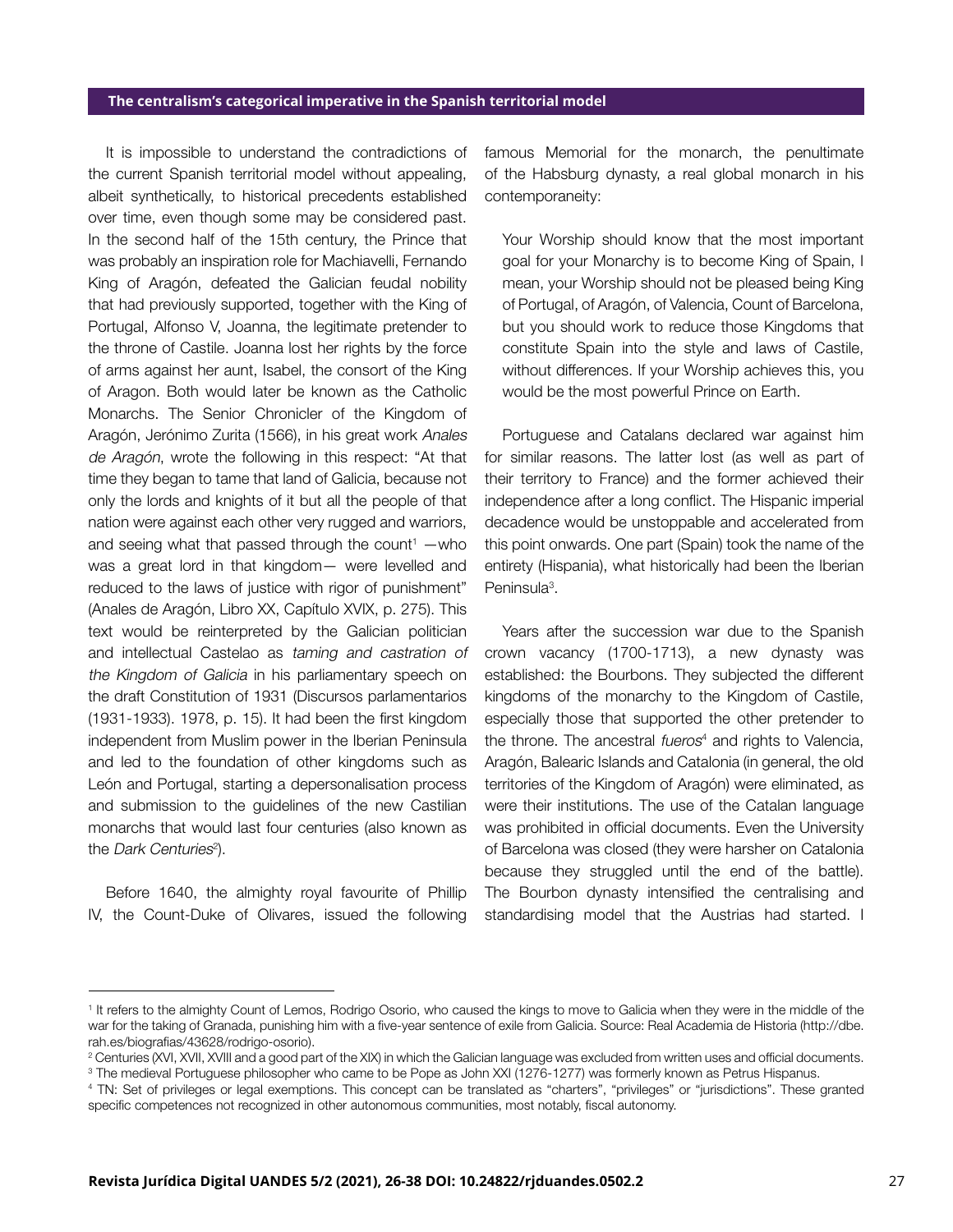wrote, metaphorically, that the French were the ones who created Spain. Note the striking resemblance between the instruction of Olivares and the Nueva Planta decrees enacted by the new King, Philip V, abolishing the fueros of Aragón and Valencia.

Considering having lost the Kingdoms of Aragón and Valencia and all the inhabitants because of the rebellion (…) all the fueros, privileges, exemptions and freedoms that they were enjoying (…) and concerning myself with the absolute authority over the Kingdoms of Aragón and Valencia, given the circumstance that they are comprised in the rest of the territories that are legitimately mine in this monarchy, it is possible to add the circumstance of the fair right of conquest that my Arms carried out (…). I have conveniently judged (because of this as well as because of my desire to reduce of all the kingdoms of Spain to the uniformity of the same laws, customs and Courts, being equally governed by the laws of Castile, praiseworthy and acceptable throughout the Universe) to abolish and repeal the aforementioned fueros, privileges and customs thus far observed in the Kingdoms of Aragón and Valencia. My will is to reduce these to the laws of Castile and to the customs, practice and form of the government that Castile has and has had in its Courts without any difference.

Aguilera de Prat (2018) points out that it will not be until the Constitution of Cádiz of 1812 that it becomes possible to speak about the Spanish nation in the modern political meaning, with questionable existence of a proper State that was not merely superficial and not a politically disarmed country as stated by Torres del Moral (2018). The Spanish 19th century is broken by three civil wars, the so-called Carlist Wars (1833-40, 1846-49, 1872-76) where mainly Basques and Navarres were confronting the monarchy for different reasons, among them, dynastic issues, but also to preserve their privileges and freedoms (fueros) that the 19th century liberalism, excessively Jacobin, wanted to abolish. As an example, it should be noted that Navarre had its own parliament until 1839, close to the end of the first Carlist War.

The Project of the federal Constitution of 1873 was not carried through because of a successful coup d'état. At the end of this century, Spanish univocal nationalism had a new opportunity to maintain the last oversea territories and this led to the 98 trauma, when Antonio Maura projected some sort of autonomy statutes for Cuba and Puerto Rico in 1893, with the aim of avoiding their definitive independence. Despite the leniency of the texts regarding their level of self-government, the Ministry of Overseas would be accused by the parliamentary opposition of "unpatriotic, drunk, lunatic and furiously crazy" (Piña, 2003, p. 158). The rejection of the peninsular press convinced the Cubans that they could not expect anything from Spain (PIÑA: 160). In 1894, Maura resigned and in 1896, in a parliamentary debate, he would pronounce the following words with bitterness due to the frustration with the entire Spanish political class: "Why have we failed, before, in 1868, with the authoritarian military regime? Why have we failed in 1895 with the prevailing regime? Because we have extraordinarily exaggerated the assimilation, violating natural law, offending reality, creating clothes that did not fit for Cuba" (Piña, 2003, pp. 160-161). If we ignore the historical context and the pompous 19th century language, we would not be surprised to hear a Spanish Prime Minister, in 2017-2018, expressing similar assertions regarding similar main figures. Two years later, Cuba and other colonies gained their independence with the support of the United States. Máximo Gómez, the leader of the Cuban revolt, pointed out that "the reforms that Maura praised could not have avoided the independence of the Antillean colonies but at least could have avoided the drama of war" (Piña, 2003, p. 160).

The regional Catalan, Basque and Galician "rexurdimentos"<sup>5</sup> emerged during the change of century,

<sup>&</sup>lt;sup>5</sup> TN: The *Rexurdimento* was a period in the history of Galicia during the 19th century. Its central feature was the revitalisation of the Galician language as a vehicle of social and cultural expression. The Galician Rexurdimento coincides with the Catalan Renaixença.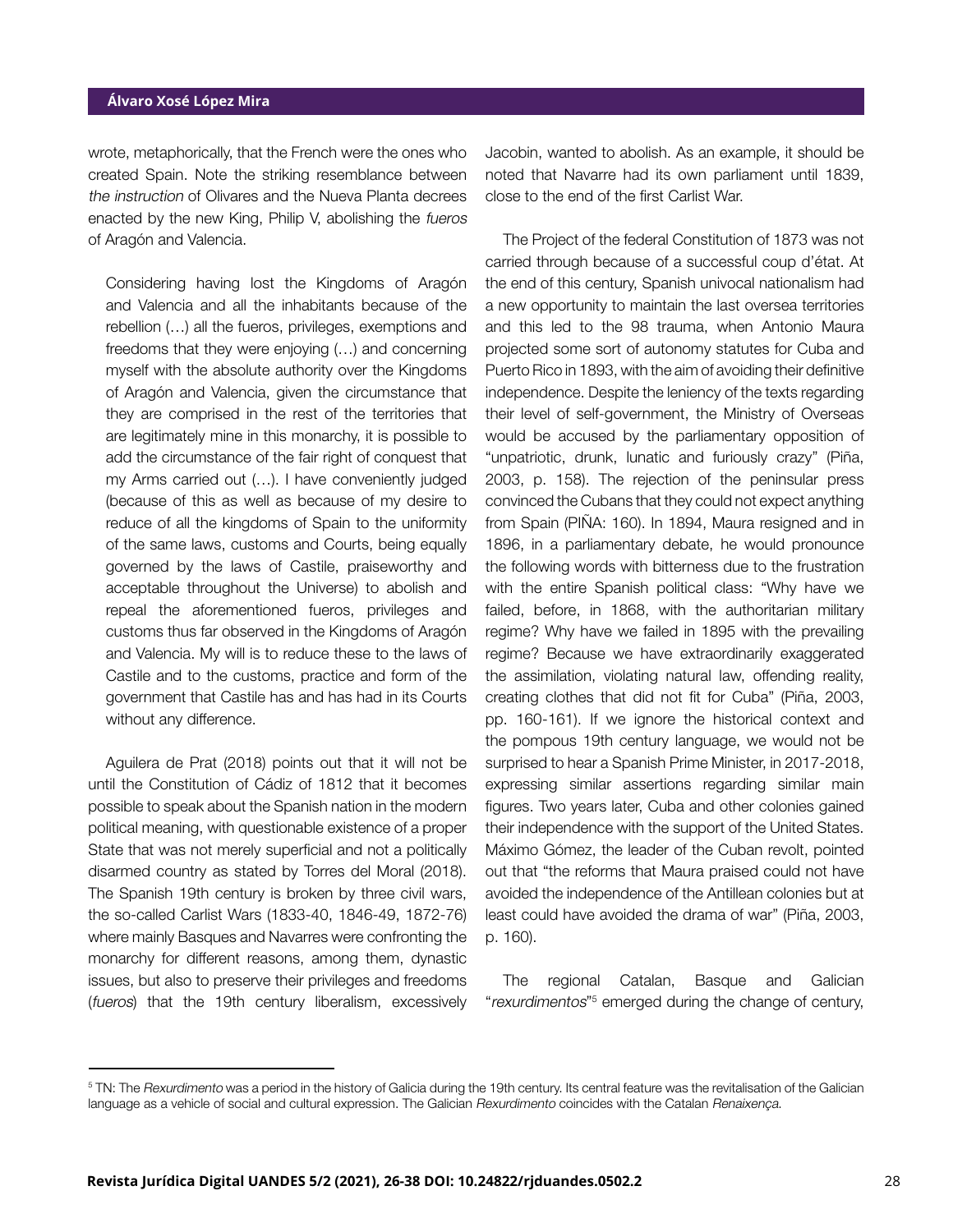for example, through inter-provincial associations (the Catalan version was the only one effectively established), always established within the framework of the legal regime. These "renaissance movements" were fought as real threats against state unity and would be eliminated during the last moments of the restorationist regime by the first military dictatorship in the Spanish 20th century. In the second military dictatorship, appallingly sanguinary and disproportionately long-lasting, the main ideologist of the military justification against the republican legality (that included the Catalan, Basque and Galician autonomies), Calvo Sotelo, proclaimed one of the reasons given by the rebel generals, that he preferred a red Spain before a broken Spain.

Forty years after a cruel civil war that sought the extermination of the adversary, in the words of Paul Preston (1997), and after a violent and never-ending dictatorship that lasted four decades, the 1977 Spanish electoral map was very similar to that of 1936. In that

moment, the defensive<sup>6</sup> peripheral nationalisms reappeared in the unfinished Hispanic nation-building process, claiming a self-government model that respected the differences of culture, language, history, economy and even law (civil law, for example), etc., characteristics that gave certain geographical areas a special idiosyncrasy different from the predominant one. Two constants will be at a decisive crossroads during the transition and regarding the constitution born from this period: Vindication of the differentialism during the brief historical periods where the citizens had political freedom and the constant intervention of the army as referee in a political environment that, among other elements, was limiting the claim for an autonomy (autonomous government). The vindication of the self-identity, particularly by Basques and Catalans and, to a lesser extent, Galicians, and the lack of generosity from a central State with a strong Jacobin influence alongside the ideological scope, was the reason why in 1978 a territorial decentralisation model called the autonomous State was established.

## 1. Open way, closed way or how it's possible to refuse to face facts

The 1978 Constitution opened the possibility of transforming an innate Jacobinism reinforced by a long national-catholic dictatorship that repressed any different sign from Spanish nationalism for generations, arousing a real cultural genocide in the other nations of the State. The electorate from the Catalan and Basque nations, still very vital, supported mainly nationalist political options that originated a constitutional agreement prone to political decentralisation fundamentally in these territories, and also opened the Galician (included in the second transitory provision) and Navarre (quoted in the

fourth transitory provision) options for historical reasons. This would create the group that would possess their own legislative power (as understood in 152.1). Despite inexplicably fleeing from the federalist option, the media, political and economic elites from the State established a turning point in the decentralisation advances of the political power. Actions such as the so-called Estatuto da Aldraxe<sup>7</sup> in Galicia, that aimed to reduce its competences to a regionalist second division and was ultimately saved by Adolfo Suárez in the summer of 1980, a few months before his resignation, can be considered the beginning

<sup>6</sup> The conceptual key taxonomy regarding nationalisms is the one that distinguishes among those that claim national dignity for subjugated communities and expansionists, which aim to impose the superiority of a nation, community, state of political grouping (García Pérez & López Mira, 1996, 11).

<sup>7</sup> The "Outrage Statute" or the Statute of the Sixteen was a document created in 1979 by a commission integrated by representatives from different political groups within the pre-autonomic process, during the Democratic Transition. After passing the statutes of Catalonia and the Basque Country, cutbacks regarding self-government were proposed. This was understood as an outrage by Galician politicians. Even Manuel Fraga abandoned the discussion table in protest and several demonstrations took place. Later on, some modifications were made in order to pass the Statute.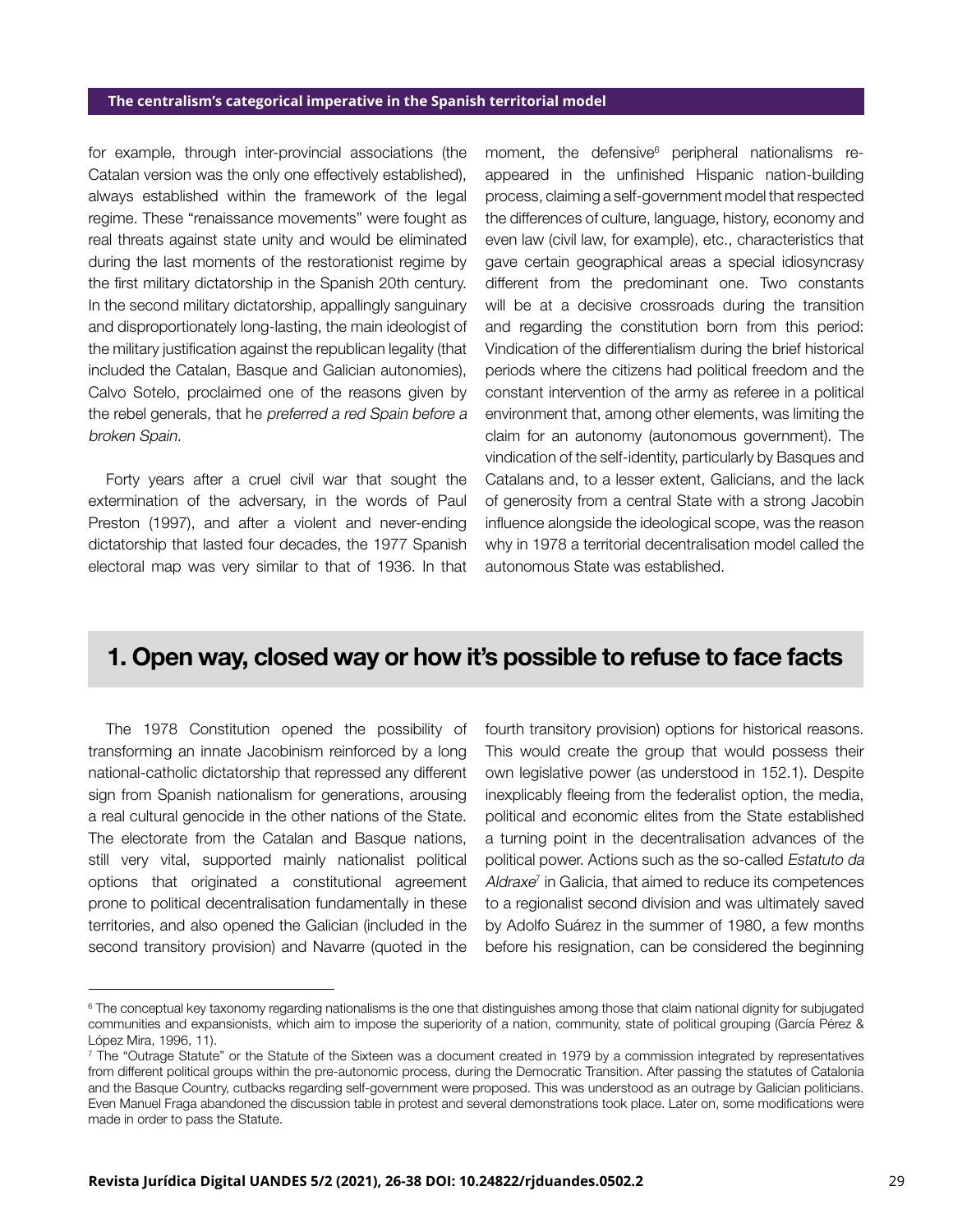of a recentralisation. This would include rulings from the Constitutional Court, inventing their own autonomous State<sup>8</sup> with a clear invasion on exclusive competences belonging to the Autonomous Communities<sup>9</sup>. Also the standardising Organic Law on the Harmonisation of the Autonomic Process (July 1982), the attempted coup d'état on the 23rd of February, 1981, or the use of café para todos (coffee for everyone) $10$  as a weapon by the central political power, creating sly competitors against historical nationalities that existed before the Constitution (according to the constitutionality) and were surviving for a reason… In short, a real beginning for a permanent wear that would ignore the possibility of a significant political agreement (such as the constitutional) regarding the territorial distribution of power.

Forty years later, it seems that the model was a failure and it seems that we are returning to the beginning or to something worse. Jörg Brosheck states that Spain "continues to be a Unitary State", among other reasons, because the key political actors are fiercely opposed to federalism (2017: 52). What could have evolved towards a transformation model from a unitary state to a federal state, such as Belgium, only established decentralisation as something unavoidable. Literally, a problem to mistrust, always being distorted. In practice, the autonomous State was built based on hundreds of rulings from the Constitutional Court, where members are designated, exclusively, by central State levels of governance (behind them, the centralist political parties or defenders of the centre, according to Rokkan's terminology), unlike the federal models such as the German or the Spanish historical precedents (Second Republic). This created bias in the partiality of the referee ab origine, who was also transformed into an architect by a political class reluctant to negotiation, one that made other institutions solve their problems in a political<sup>11</sup>, non-judicial manner or through arbitration. They also provoked other institutions to solve their problems in a political, non-judicial way or through arbitration. This practice eliminated exclusive autonomous competences through various mechanisms: from transferring these competences to EU bodies (almost the only representative instance is the central State), to the perversions of the basic legislation of the State, which achieved an overwhelming size while reducing numerous competences (we insist, exclusive to the Autonomous Communities) to the simple execution of the guidelines from Madrid (the organic and competence duplicity is the responsibility of the State to a higher degree than the Autonomous Communities). Also, a funding model leaving tax federalism, which reduced a political autonomy that depended, regarding budgetary resources, on State transfers and not on their own income, with exceptions of the Basque and Navarre regional Treasury.

Seventeen years ago, López Mira (2003-2004) tried to systematise the most remarkable distorting elements that we could observe in the decentralising model implemented after twenty-five years of validity. In that moment, it was indicated that it was a bad organisational solution regarding a political problem that was, in some way, announcing its foreseeable exacerbation. That article pointed out the role of the Constitutional Court, the acknowledgement of a Senate that does not develop its role in the territorial representation house, a centralised judiciary, the financial dependency of the Autonomous Communities, the emptying of competences, etc. These causes led to a profound dissatisfaction in part of the

<sup>&</sup>lt;sup>8</sup> This name does not exist in the Constitution.

<sup>&</sup>lt;sup>9</sup> For example, the early ruling 32/1981 prevents the creation of "comarcas" (administrative division comprising a number of municipalities) as local entities in Catalonia, to substitute the provinces and their governmental organs (Provincial Council) (in the single-province Autonomous Communities they have disappeared), which started a long process that increased the state bases on supposedly exclusive competences of the Communities. In this case, the Court created, in a great imaginative effort, although questionably constitutional, what was called a "régimen local bifronte", this was a model created by a Constitutional Court ruling. This established that the central state and the local regime could act simultaneously, contrary to the autonomous statute, which clearly indicates its exclusive competence on local matters.

<sup>10</sup> General self-government.

<sup>11</sup> Agustín Ruiz Robledo wrote in the same sense: Veinticinco años de Estado Autonómico en la Revista de Derecho Político (2003-2004, p. 723).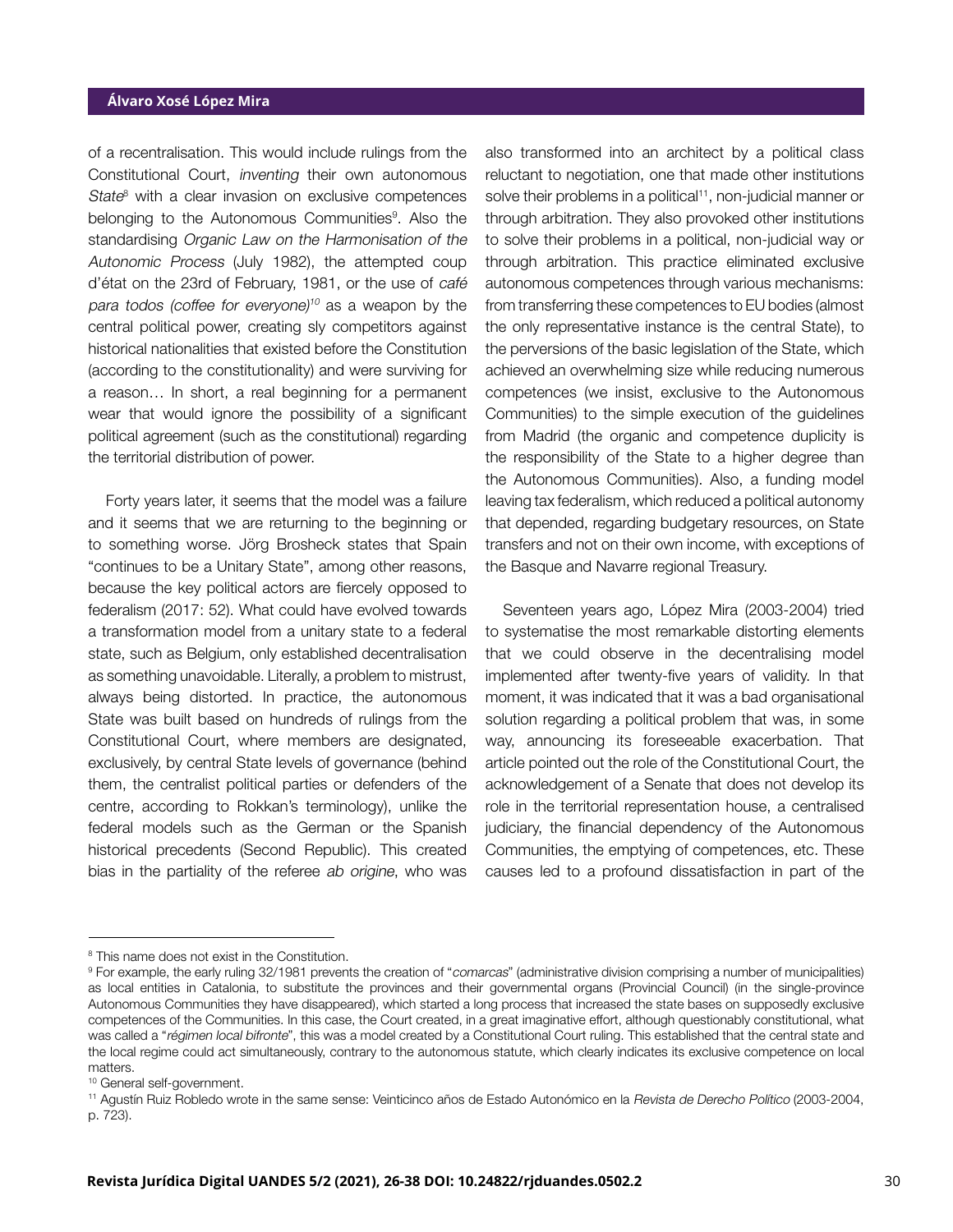differentiated nationalities for whom this model was created. The current territorial problem was predictable unless a federal solution had been adopted. This solution would have the following characteristics: acknowledgement of the plurinational State, a territorial representation house with according authority, a Constitutional Court with equal designations between the nationalities and the central bodies, constitutions for the member states that could be reformed provided that the reforms were respectful of the Federal Constitution, tax federalism, federalisation of the judiciary and ability to respond to European matters or a higher degree of transparency regarding the division of competences. These elements seemed to allow a great federal agreement, at least on an instrumental level (the creation of a federal culture would be something different as will be discussed later).

In our opinion, this was a moderate proposal adapted to most of the federal models where, according to Félix Knuepling, despite their diversity, there was "an unequivocal separation of powers and responsibilities among the government orders" where, "in general, federal governments have powers and exclusive functions in areas such as national security, foreign matters, monetary system, citizenship, immigration, emigration and extradition or intellectual property protection" (2017: 22). It is striking that the different EU central governments, including the Spanish, were not ashamed to move most of the quoted elements (that usually belong to the state) to that one (or to other international or transnational bodies such as NATO or organisations such as the TROIKA) and, nevertheless, were reluctant towards internal decentralisation except for federations, as kind of ad intra neo-westphalian that tried to compensate the sovereignty losses in the federal European integration process. This author points out that governments from the constituting unit usually have competences in areas such as regional and metropolitan courts, public services,

police and public security, local and state infrastructures, health, education, administration and the application of laws and state programs, among others. This made us perceive the emptying of competences that exists in the Spanish case.

We should add the scarce sensitiveness that the state political parties<sup>12</sup> show regarding the autonomous communities, not to mention their "bad temper" or bad attitude regarding all the aspects that can show differences with the official State language and culture. The core of the issue is not the differences in administrative Law, as some well-known academics and experts from Madrid elites seem to believe, this is not a simple territorial decentralisation. It is a political issue of great importance, consequently, the legal formality regarding the reforms – even constitutional – of federal instruments and tools will probably not be enough. If in the Spanish State there are several nations (political, not only cultural), this fact should be acknowledged, or at least discussed, negotiated, even though it is not shared. This is what democratic politics are about. Simplifying the problem with the contempt of what is considered different (insults towards the peripheral nationalisms are irresponsibly frequent) is not going to solve it, even if all the economic, financial, media, sport or corporate conglomerates (security bodies, unions, professional associations…) consider that they would be damaged if there were more than one Spanish nation with its language and its unique – many times topical – idiosyncrasy. On the contrary, we are proving how the most diverse prejudices (people are blaming Catalonia for the decrease in the State GDP) are caused by reasons of the opposite kind. Herrera Yagüe stated (2018) that today Spain is more unequal than in 1978, in terms of GDP and Gini coefficient, with Madrid being the great beneficiary due to the centralisation of economic activity, more so than during the Franco era $13$ . Moreover, the historical and comparative experience shows that is possible to

 $12$  Those who present their candidacies in all the constituencies of the state and who are unitarists.

<sup>&</sup>lt;sup>13</sup> The author highlights that Mercamadrid is the second fish and seafood market after Tokyo, although it is hundreds of kilometers from the sea, more than just anecdotal. The book written by Óscar Pazos, Madrid es una isla. El Estado contra la ciudadanía, 2013, addresses this matter in depth.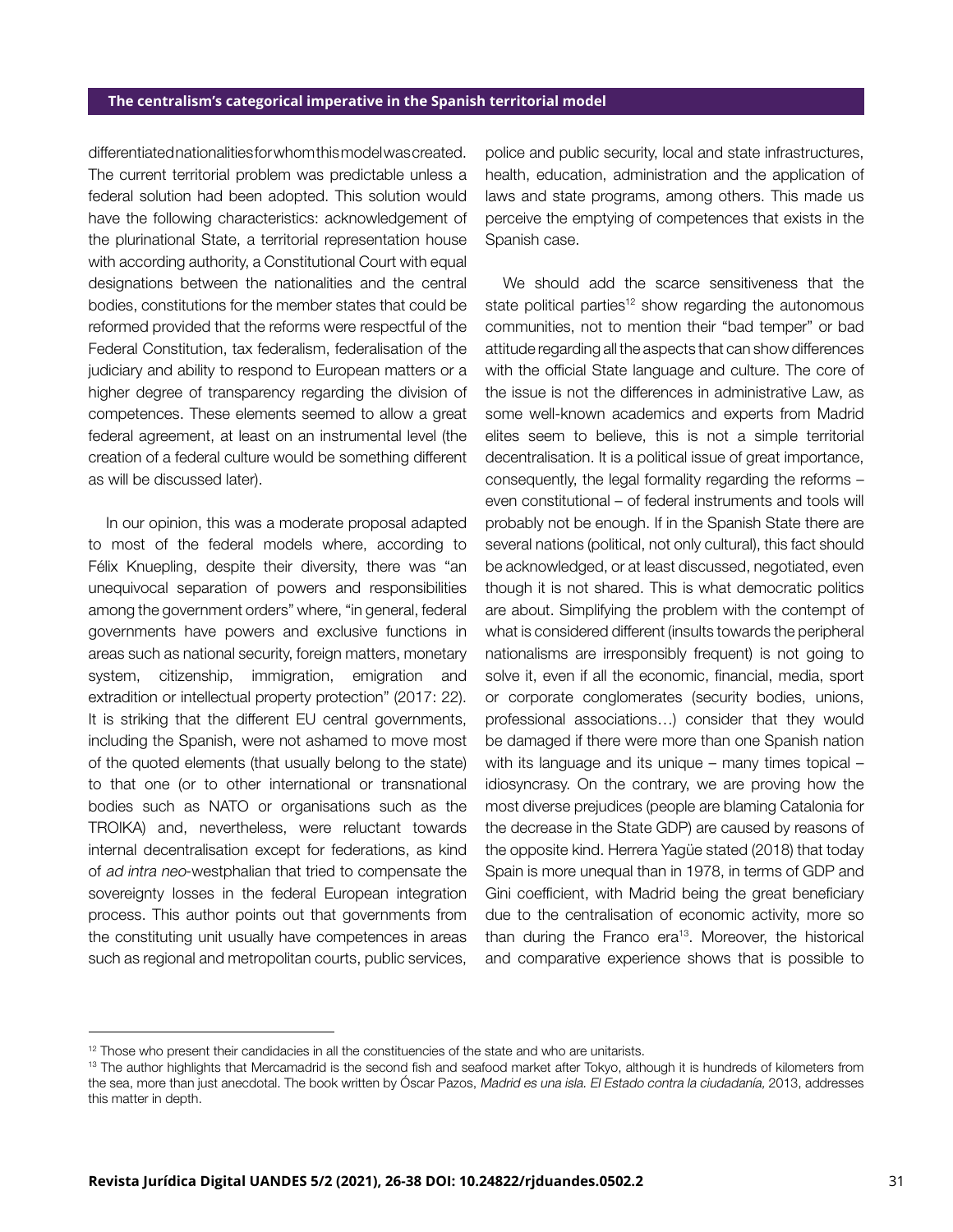foster an antagonistic outcome over the intended one, and this is occurring. Think about the astonishing and fast advance of the pro-independence tendencies within the Catalan citizenship since the 2010 Constitutional ruling against an Autonomous Statute positively advocated by the citizenship.

## 2. Quo vadis? The road towards nowhere or the possible worst choice

Seventeen years after that prophetic article, we could not have predicted that the recalcitrant continuity of the original scheme could finish in a powerful centrifugal political movement in Catalonia that is even questioning the current territorial permanence of the Spanish State. The anti-federal narcotic that was the autonomous model lost its effects and the clash of nationalisms may, currently, make the transition impossible because of a "Spanish" federal solution. We must not forget that there is no single federalism model but as many, at least, as federal States exist.

In this connection, it has been published a new article to update the analysis on an issue (López, 2018) that is more entrenched and that, probably, depends less on instrumental mechanisms as those we have already quoted (these mechanisms are essential, at a symbolic level as well) and more on elements belonging to high-level political negotiations which are necessary for any federal agreement but essential in situations of confrontation with aspects of irrationality. As pointed out, the differential vindication in certain territories of Spain is not an anomaly in times of globalisation. On the contrary, as Keating (1996) stated twenty-five years ago, it fostered the outbreak of local identities that had been latent even in consolidated democracies (Canada, United Kingdom, Belgium or, more recently, France with the Corse case), using democratic mechanisms, i.e. the plebiscitary will that was proven election after election by their regional citizenships. This seems the ideal context to defend a federalism that would implement an acceptable formula for the key agents of the centre-periphery cleavage, as persistent in history as reinforced in the 21st century,

which is at the forefront of the endless and unfinished Spanish State building process. As mentioned above, most of the political, media and economic elites are in favour of recentralisation. Thus, the autonomous model that was configured, as González Mariñas asserts (2018, p. 147), establishes the competences of the autonomous communities (except for the Basque and Navarre fiscal exception), which are numerous regarding executive manners but miserly regarding the true decision-making process and undermined because of regulative techniques by the central State. These are not in accordance at all with the federal models that, in essence, are negotiated. The invasive legislative techniques subtract real decision power from the Autonomous Communities; therefore, they only have implementation competences that are characteristic of the administrative decentralisation. The constant centripetal tendencies only managed to accentuate the centrifugal tendencies.

In connection with this, Ferrán Requejo stated the fact that the Spanish autonomous model granted the central power a blank cheque regarding the interpretation of fundamental questions for self-governance. For example, the limits of their own competences or the detailed limits of the basic legislation to the extent of emptying content from the legislative development allowed by the Autonomous Communities (public function, universities, local regime). This is a standardising interpretation of the citizen rights guarantees and of the organic law content (electoral, referendum) or an expansive interpretation of the administrative or executive functions "This way, in practice, self-governance sometimes is reduced to interstitial and marginal fields (…). The autonomous model has become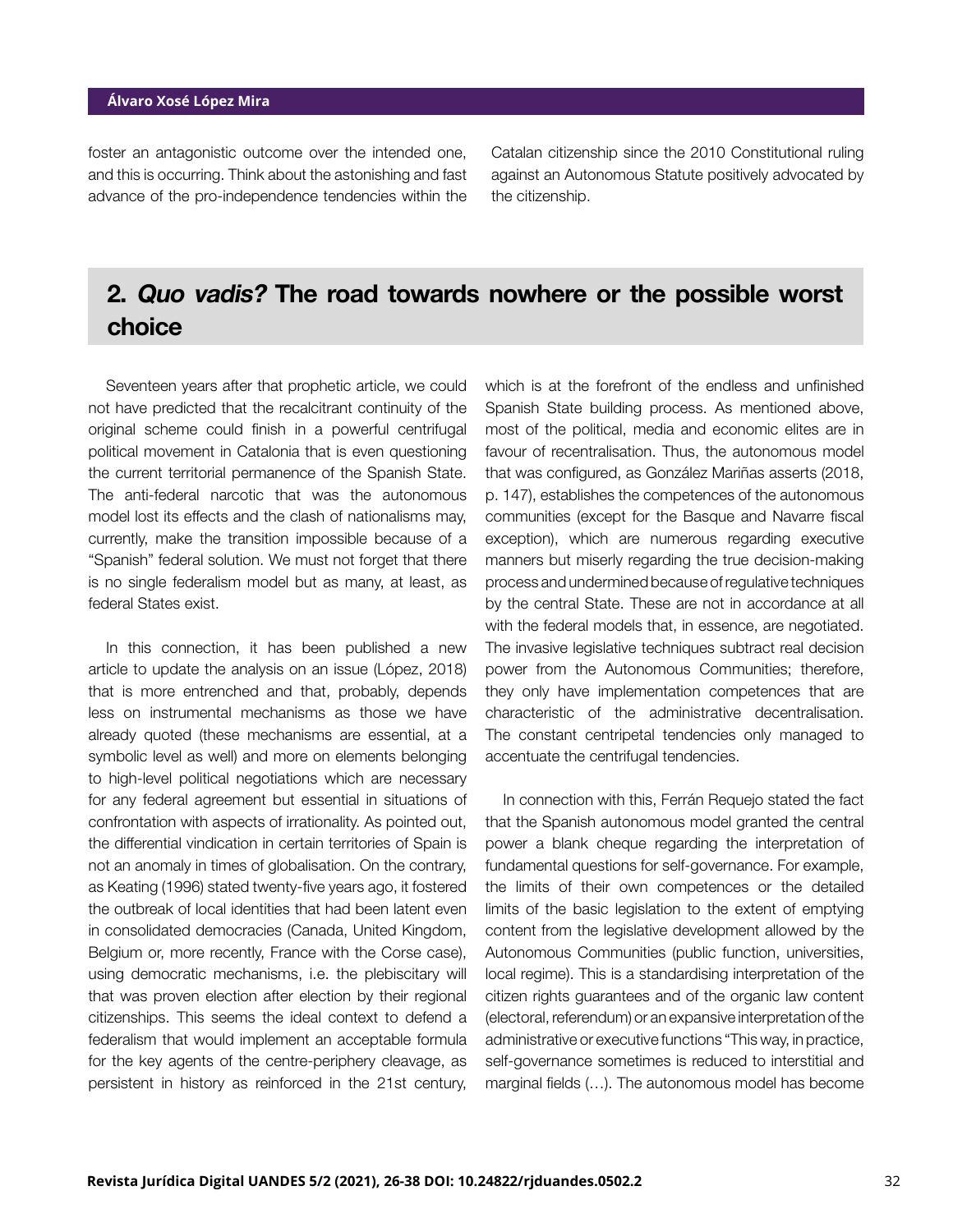standardising in almost all of the relevant fields for selfgovernance (education, health, public function, local regime, universities, research, commerce, etc.). This is an especially dangerous question in the cases of Catalonia and the Basque Country because their citizens have showed a clear will to achieve a greater self-governance (…). It is not politically anecdotal that the Constitutional Court has stated on several occasions that constitutional imprecision cannot declare most of the central power decisions to be unconstitutional, despite their expansive character" (2007: 132). The opposite could also be said if the Court had an unethical drive regarding what Requejo stated, thus, it would not be possible to say that the Constitutional Court could express displeasure, turning the constitutional ambiguity into central explicit powers.

As Elazar, an author of reference in this matter, indicates,

non-centralisation is not the same as decentralisation (…). Decentralisation means the existence of a central government that is able to distribute functions or areas, as considered appropriate. In the decentralised systems, the dissemination of power is a matter of grace, not a matter of law and, in practice, eventually, is regarded as such (Elazar, 1990, p. 59).

In the classic federal systems with a non-centralised system (the United States, Canada, Switzerland), even though

 all have a central or national government, this does not control all the political communication lines and the decision-making. In these countries, the provinces, states or cantons are not federal government creatures, but they received the power directly from the people. They are structurally immune to federal interferences (…). Non-centralisation is represented by a matrix of governments (not by an hierarchical pyramid), where there are not superior or inferior power centres, only wider political action forums (Elazar, 1990, pp. 59-62).

Note the difference with the case of the Catalan Statute: The Constitutional Court versus popular will, which, in the opinion of Professor Pérez Royo (2017), broke the constitutional agreement. Four years ago, López Mira (2017) said the same in a congress that took place in Ourense, highlighting the breaking of an agreement that would need two political wills: the autonomous and the state will, expressed by the body that represented Spanish sovereignty and reinforced by the plebiscitary will of the interested parties, the Catalan people. Nothing less, but nothing more. The day that a State body, technocratic we could say, with its prestige in question<sup>14</sup> but not politically neutral, burst into the core of political covenants with a high levels of consensus, assaulted, without any doubt, the delicate work behind the constitutional agreement in territorial matters and moreover, against the same political subject, Catalonia, which had inaugurated the interpretative track of an autonomous State which was never pro-federal. If territorial integration is not solved and central state interventionism is extreme and unmotivated (even with the redundancies of administrative structures), to boast of a decentralised territorial and political model is a fantasy or a fallacy, some kind of trap devolution and, much less than the Spanish doctrine states, federal devolution. The infringement of the federal principle is obvious not only in the materiality but in the complete absence of federal spirit. In this State, the agents seem to constantly miss unitarism based on inexistent essentialist sovereignties (mutatis mutandis, something similar to many peripheral nationalists).

The elements of a federal regime include a participation sense among the parties that is expressed through discussed cooperation. The willingness to bargain

<sup>&</sup>lt;sup>14</sup> It is true that not always due to circumstances attributable to it, but the partisanship in charge of other recruiting of its members that, somehow, dragged it in the eyes of the doctrine and of the public opinion. It is not insignificant that, out of the 62 magistrates of the Constitutional Court, only 3 had worked before in Catalonia, 1 in the Basque Country, none in Galicia and 47 (more than 75%!) in Madrid. If we take a look to the field of university professors, out of 33, 2 had worked in Catalan universities, 1 in the Basque Country, none in Galician universities and 20 (more than 60%) had worked in universities in Madrid (Bustos, 2018).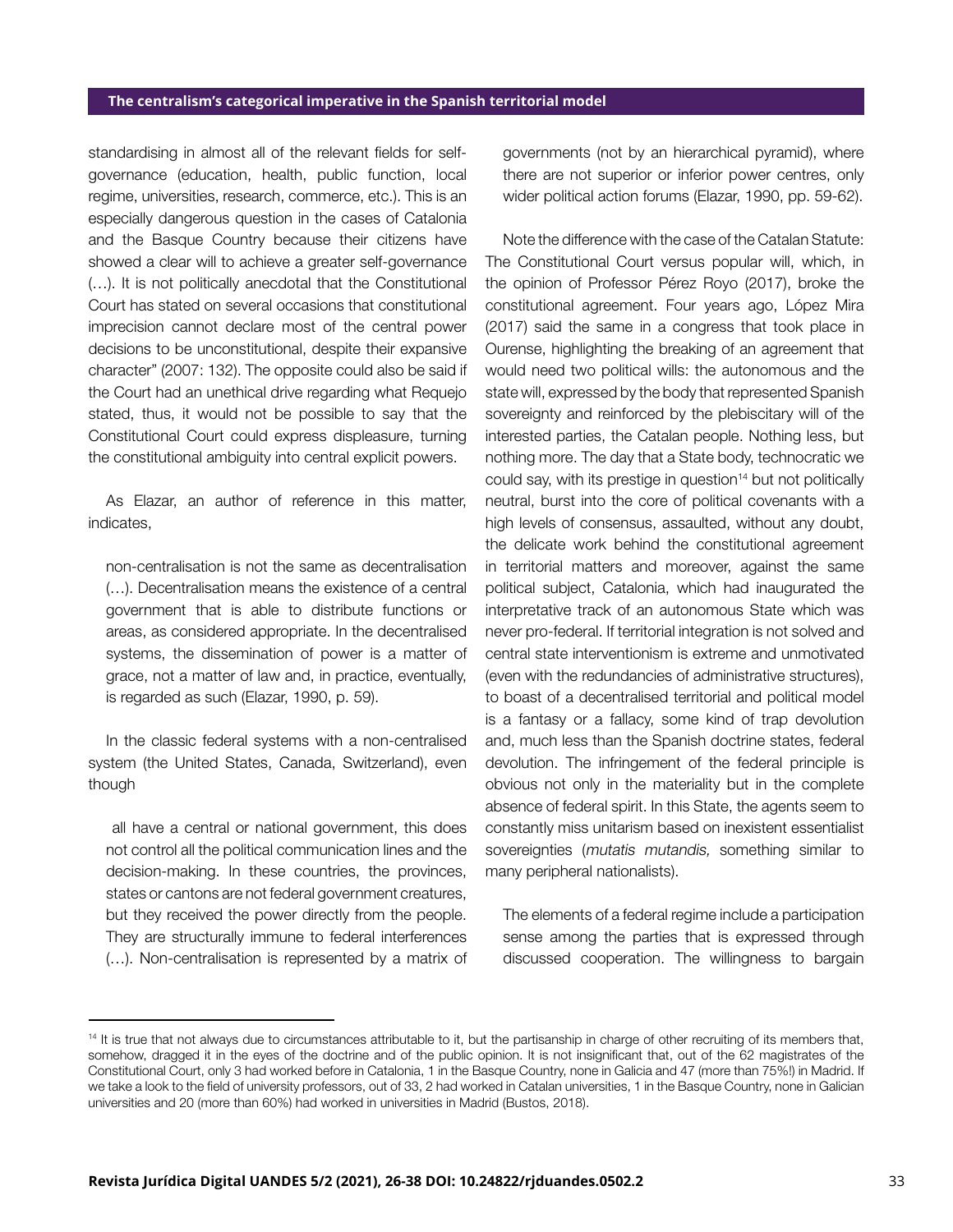until reaching agreed solutions or, at least, for each party to know that its integrity is safe. The federal structure is only meaningful in those countries where the government style reflects it (Elazar, 1990, p. 95).

On the other side, the major political culture in the State refuses to understand that the minorities want to look for their own place under the sun, consequently, it chooses strategies, sometimes, that are victimised and more frequently aggressive, devoid of any federal spirit. Practically the entire majority of the mass media (televisions, radios or press) based in the capital city of the State control the media agenda of most of the country and were harsh with the differences from what they consider the standard of Spanish political culture. Sánchez-Cuenca points out that they fostered an "uncompromising spirit that is now in great sectors of the public opinion and, ultimately, comes from a self-conscious Spanish nationalism that understands the acknowledgement of other nations as a weakness or a questioning" (2018). The term nationality can be considered as a synonym of cultural particularity, but Bastida Freixedo points out that "it is contingent to the absence of sovereign drive and its validity is possible as long as they do not dispute the prius of the Spanish national unity"(1998 p. 85). In this connection, Innerarity considers that a nation is a political principle (not only cultural), which does not mean that it leads up to the achievement of a State:

If I feel a nation, it is not because I like a language or some regional dances, but because I want respect for a principle of self-government and an acknowledgement for this subjectivity. This is not folklore. This needs to be taken seriously (Innerarity, 2017).

The opinion of Bastida on the permissibility with hypothetical nations or cultural nationalities could even be considered questionable (in some euphemistic way) regarding the disregard of the own languages (sic in the constitutional corpus), Galician, Basque, Catalan.

Although they are official in their territories (article 3.2 of the Spanish Constitution), the right to know them is fought for and unlike in other multilingual federal states, a major part of society and the Spanish elite do not esteem them as a cultural wealth<sup>15</sup> but as a pernicious disintegrating element that only belongs to peripheral nationalists. This is totally the contrary to the Elazar's federal thinking, where

the idea of a society that relies on the base of a series of agreements and covenants that allow the pursuing of goals while the integrity of the parties is respected, is deeply rooted in the cultures of real federal countries (Elazar, 1990, p. 107).

Would someone dare to say that in Spain there is a federal society, if only a minimum federal society?

Even though, according to Caminal,

federalism does not have a future when state nationalism does not want to renounce absolute sovereignty on what is considered as its national territory, or when; an opposition nationalism vindicates the right to the absolute sovereignty of their own national self-determination territory (2002, p. 105).

### It is also true that

nationalisms are more moderate when they reach agreements and they radicalise themselves when there is no desire for negotiation or when reaching an agreement is impossible. In this sense, federalism may serve as an understanding fact and as nationalism appeasement (Caminal, p. 105).

Romero González states that peripheral nationalisms resisted —not only in Spain— even in the most adverse conditions:

<sup>&</sup>lt;sup>15</sup> Interestingly, the Constitution does, in article 3.3.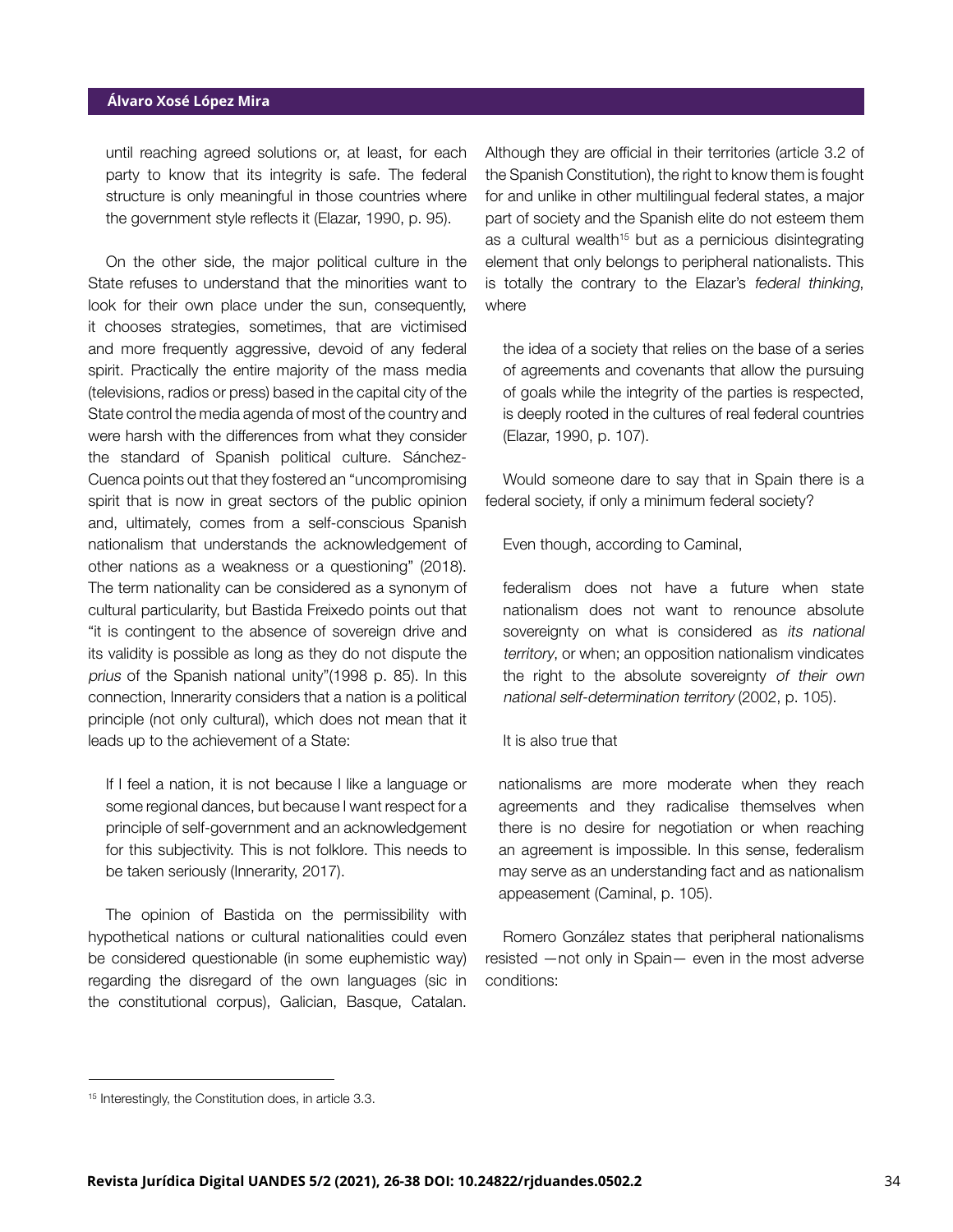the facts, for better or worse, show that the end of the 20th Century, nationalisms cannot be understood as a pathology but as a legitimate political expression of the right to difference. This plural and unfinished Spain has to tackle what Kymlicka would define as the comfort of the national cultures in the contexts of a major social culture (2002, p. 33).

Ronald L. Watts, another world authority in this matter, points out "when diversity is rooted in society, the simple effort to impose political unity has rarely been successful and, frequently has even provoked the counter-effective effect of the separation" (2006, p. 110). Thus,

federalism can only exist where there is a high level of tolerance towards diversity and a steady will to exercise political power through bargaining, even when the power to act unilaterally is available. The main requisite to act in a federal system is the ability to build consensus, rather than the power to threaten with coercion. Western countries can provide several practical examples of national self-control regarding the approach of difficult federal problems (Elazar, 1990, p. 229).

In the Observatorio Político Autonómico of 2008, two years before the ruling of the Constitutional Court, 11.6% of Catalans only considered themselves members of their Autonomous Community (32.7% in the Basque Country), 19% more Catalan than Spanish (17.1% in Andalucía or 22.8% in Galicia) and 47.3% had a feeling of belonging shared between Catalonia/Spain<sup>16</sup>. In a very recent survey (No. 996 of May 2021) by the CEO (Center for Autonomous Studies) of the Catalan Government,

almost 60% of those surveyed believe that Catalonia should be a State within a federal Spain (25.6%) or an independent State (34.2%), the only question about it reaching the support of  $44.9\%$ <sup>17</sup>. The sociopolitical exchange, as we already said, had a similar magnitude to the vertiginous political events (disappearing of almost hegemonic government parties, dramatic changes in the system of political parties, several elections…). The mentioned data changed to approximately half of the Catalan citizenship supporting, by democratic means, a republic independent from Spain<sup>18</sup>. The simplification of a political question of this importance with the contempt towards what is different or even irrational, is not going to solve the problem but will make it worse, with some kind of unconscious secessionist unitarianism. In the last European elections of 2019, the three clearly nationalist, independentist or pro-independence coalitions (Catalan, Basque, Galician and Navarre) obtained more than the 13% of the votes cast (3 million), which could turn them into the third political force of the State, if they were to come together. In addition, the fact that the party that governed Spain for 16 of the last 23 years, the PP (People's Party), did not achieve a seat in the Basque Country and only one of 48 in Catalonia is a sign. How is it possible that a minimally responsible and conscious government could pass an urgent decree to facilitate the changing of registered office of companies based in Catalonia to another part of Spanish territory, even against the statutes of the companies, as happened in 2017? "The plural federation demands polycentrism, that is to say, that different government centres exist, without any of them overwhelming the rest in any matter or competence" (Caminal, 2002, p. 165).

<sup>&</sup>lt;sup>16</sup> Observatorio Político Autonómico. Developed by the Universitat Autònoma de Barcelona, the University of Granada and the University of Santiago de Compostela, p. 38.

<sup>17</sup> https://ceo.gencat.cat/ca/barometre/detall/index.html?id=7988

<sup>&</sup>lt;sup>18</sup> About 6% of Spanish citizens of voting age are creating an alternative demos, according to Jordi Amat (2017). A substantial minority that, as is well-known, is not the only one within the State and should be respected in democracy.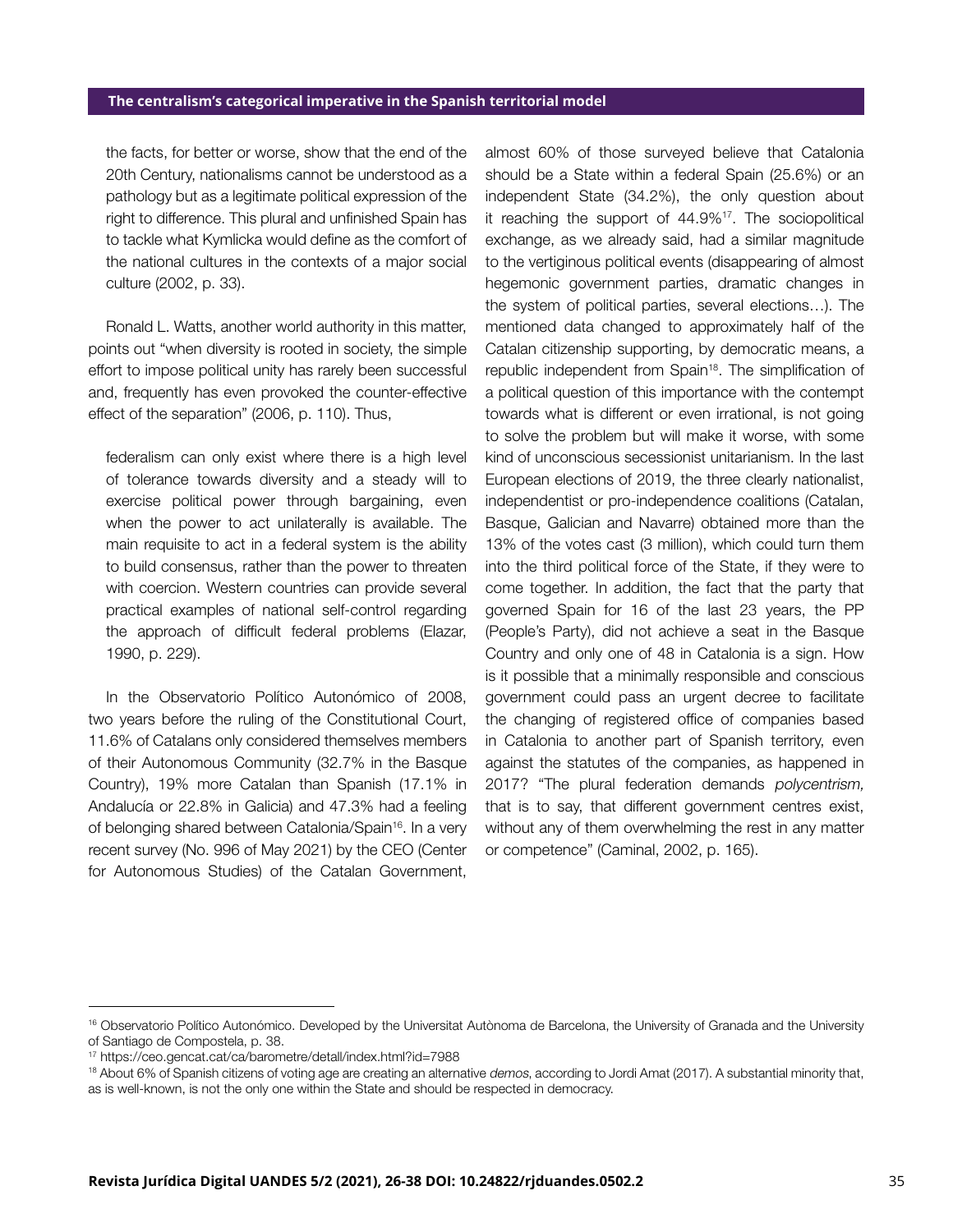## 3. Conclusion

In the Spanish case, reaching this meeting point seems difficult but what is essential is to overcome an autonomous State, the antithesis of federalism. We have already experienced political and territorial constructions that are more complex. Let us mention, for example, the European Union that, although lame when walking towards the adaptation to the most recent deep social, economic and social changes, is successful through its creative singularity. Most likely, it is more difficult to create a political culture based on the respect for differences and different people that are not helots nor foreigners and, thus, potential enemies of the motherland and irrational in their thinking<sup>19</sup>. That does not deserve discussion but discrediting by the intellectual elites and their media loudspeakers, insolent intellectuals paraphrasing the title of a Sánchez-Cuenca book (2017), establishing the official truth<sup>20</sup> or the prejudice dogma of single-mindedness<sup>21</sup>.

It is not possible to understand complex contemporary societies if not from a diverse point of view, overwhelmed by an enormous pluralism. Professor Innerarity points out: "most of the concepts that we use in politics – sovereignty, power, territory, representation, legitimacy– appeared in a moment when societies were simple, homogeneous, autarchic and delimited. We no longer have those nowadays" (2017). Certainly, the creation and design of a change in paradigm will be difficult because, as we have observed during this article, the categorical imperative of the Spanish centralism is very deep-rooted and considers that any other hypothesis is out of a universal law of nature and thus is not rational and should not even be considered. Moreover, this change should not last long, in our opinion; because the situation runs the risk of being damaged to the point of being irreversible.

### **References**

Amat, J. (2017). La conjura de los irresponsables. Barcelona: Anagrama.

Bastida Freixedo, X. (1998). La nación española y el nacionalismo constitucional. Barcelona: Ariel.

Bastida Freixedo, X. (2007). La senda constitucional. La nación española y la Constitución in C. Taibo C. (Dir.). Nacionalismo español: Esencias, memorias e instituciones (pp. 113-158). Madrid: Los Libros de la Catarata.

Broschek, J. (2017). Federalismo en Europa, América y África: un análisis comparativo in W. Hofmeister & J. Tudela Aranda (Eds.). Sistemas federales. Una comparación internacional (pp. 35-61). Madrid-Zaragoza: Fundación Konrad Adenauer-Fundación Manuel Giménez Abad.

<sup>19</sup> Some of the usual epithets, nonexclusive, in academic writings are "pre-political", "anachronic", "outdated" or "irrational" (Romero, 2002, p. 33).

<sup>&</sup>lt;sup>20</sup> Bastida Freixedo proposes the experiment of randomly choosing any of the one hundred seventy numbers of Claves de razón práctica until 2007 and in all could be possible to find an article against nationalism "of course, peripheral nationalism" (Bastida, 2007, p. 114). <sup>21</sup> TN: Claves de razón práctica was the key journal for the intellectual elite based in Madrid during the eighties, stablishing certain kind of

<sup>&</sup>quot;official truth".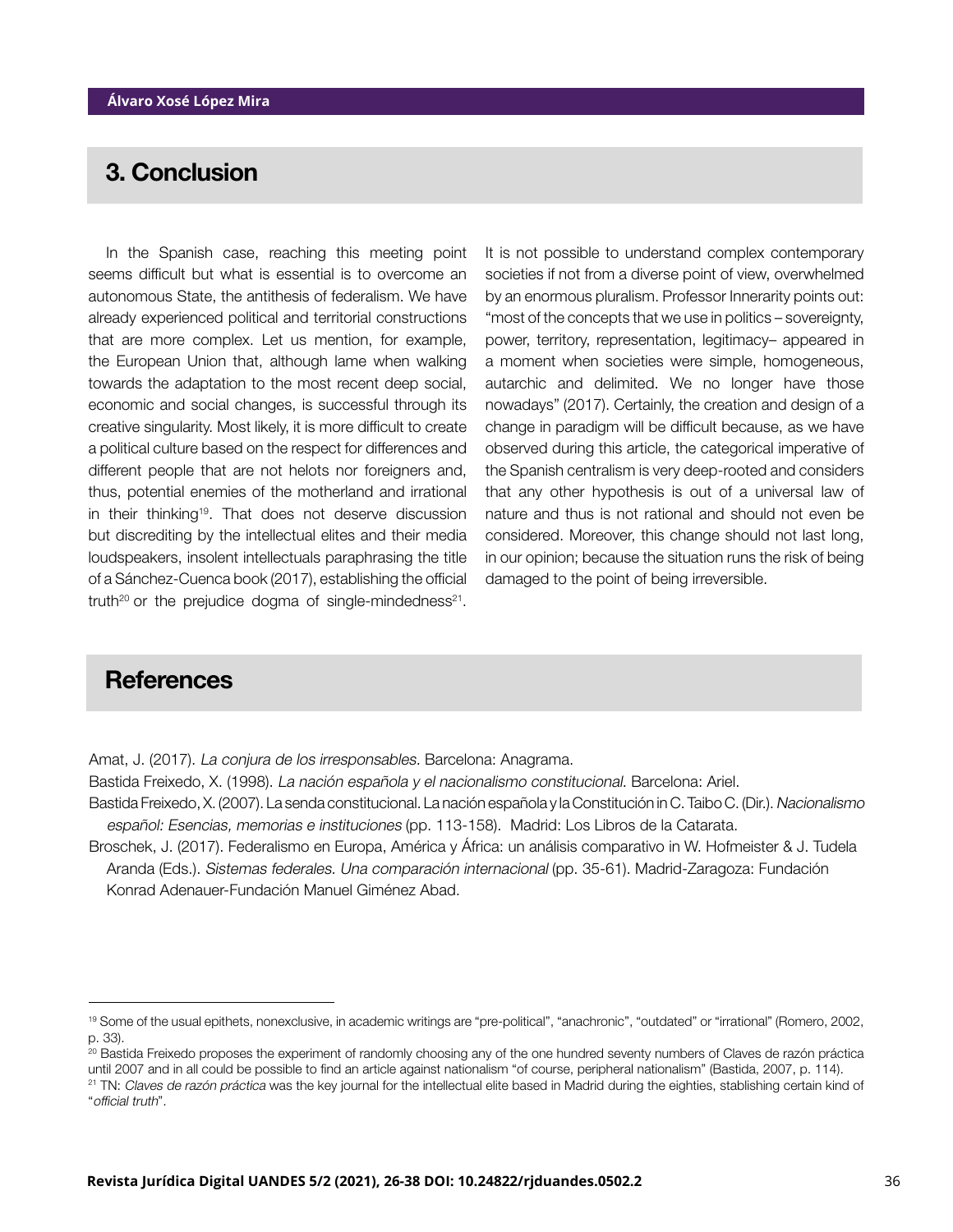Bustos Gisbert, R. (2018, Jun 2). Sesgos en la composición de los altos tribunales: género y procedencia. Agenda pública. El periódico http://agendapublica.elperiodico.com/sesgos-en-la-composicion-de-los-altos-tribunalesgenero-y-procedencia/

Caminal, M. (2002) El federalismo pluralista: del federalismo nacional al federalismo plurinacional. Barcelona: Paidós.

- Castelao, Otero Pedrayo, Suárez Picallo & Villar Ponte (1978). Discursos parlamentarios (1931-1933). Sada-A Coruña: Ediciós do Castro.
- Elazar, D. J. (1990). Exploración del federalismo. Barcelona: Editorial Hacer.
- García Pérez, B. & López Mira, A. X. (1996). O nacionalismo galego e o futuro do nacionalismo. Pontevedra: O gato da Moureira.

González Mariñas, P. in López Mira A. X. (2018). Sistema político español e galego. Santiago de Compostela: Andavira Editora.

Herrera Yagüe, C. (2018, Sept 19)). Estado autonómico y descentralización económica: historia de un fracaso de 40 años. Magnet. https://m.magnet.xataka.com/en-diez-minutos/estado-autonomico-descentralizacion-economicahistoria-fracaso-40-anos

Innerarity, D. (2017, Jul 15). Las tensiones territoriales muestran que España es plurinacional / Interviewed by Raúl Conde. El Mundo. http://www.elmundo.es/opinion/2017/07/15/5968fe95ca474186628b45b9.html

Keating, M. (1996). Naciones contra el Estado: el nacionalismo de Cataluña, Quebec y Escocia. Barcelona: Ariel.

- Knuepling, F. (2017). Gobernanza federal entre pluralidad y unidad nacional in W. Hofmeister & J. Tudela Aranda (Eds.). Sistemas federales: una comparación internacional (pp. 13-34). Madrid-Zaragoza: Fundación Konrad Adenauer-Fundación Manuel Giménez Abad.
- López Mira, A. X. (2003-2004). Veinticinco años de Estado autonómico: una mala solución organizativa para un problema político. Revista de Derecho Político, (58-59), 737-748.
- López Mira, A. X. (18 a 20 de Abril de 2017). Conference European and American Political systems: a view towards federalism. Conference in the 1st Euroamerican Congress on Law and Politics, University of Vigo, Universidade Federal Fluminense, Brasil.

López Mira, A. X. (2018). El modelo autonómico español como antídoto del federalismo. Revista de Derecho Político, (101), 867-877.

- Pérez Royo, J. (2017, Sept 26). Interviewed by Jaume Pi. La Vanguardia. https://www.lavanguardia.com/politica/20170926/ 431561846495/perez-royo-entrevista.html
- Piña Homs, R. (2003). El proyecto del Estatuto "Maura" de 1893, para la autonomía de Cuba y Puerto Rico. In L.E. González Vales (Coord.). XIII Congreso del Instituto Internacional de Historia del Derecho Indiano: Actas y estudios (Volumen 2) (pp. 149-161). España: Academia Puertorriqueña de la Historia.

Preston, P. (1997). La política de la venganza. Barcelona: Península.

- Requejo, F. (2007). Federalismo plurinacional y pluralismo de valores: el caso español. Madrid: Centro de Estudios Políticos y Constitucionales.
- Rodríguez Aguilera de Prat, C. (2018, May 18). El PP favorece la desintegración de España. Agenda pública. El periódico http://agendapublica.elperiodico.com/el-pp-favorece-la-desintegracion-de-espana/
- Romero González, J. (2002). Naciones y regiones: realizaciones, insuficiencias y límites del proceso de descentralización política en España. In A. Cucó, J. Farinós & J. Romero (coords.). La organización territorial del Estado. España en Europa: un análisis comparado (pp. 13-39). Madrid: Marcial Pons.
- Ruiz Robledo, A. (2003-2004). Veinticinco años de Estado Autonómico. Revista de Derecho Político, (58-59), 707-735.